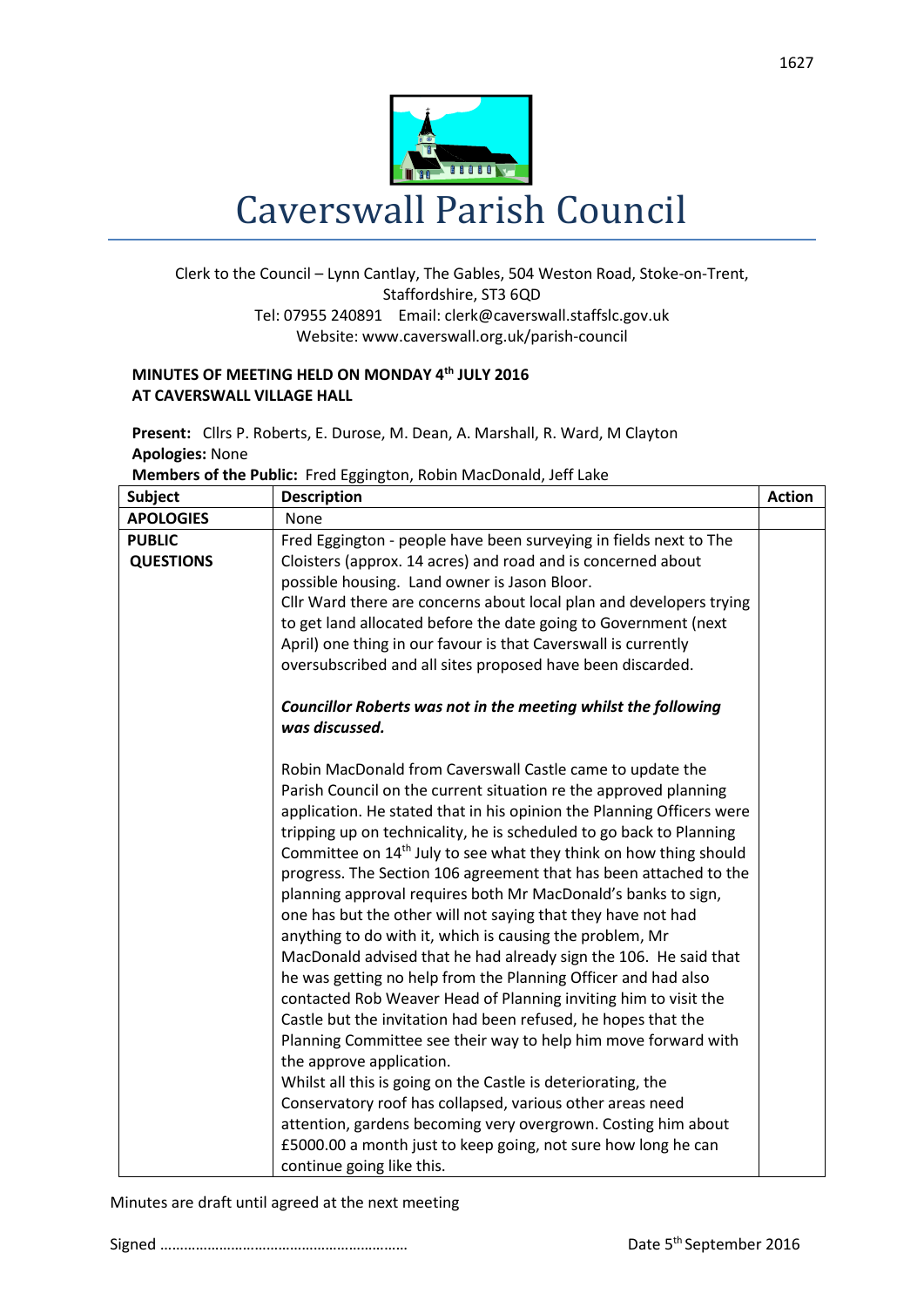| <b>Subject</b>         | <b>Description</b>                                                                               | <b>Action</b> |
|------------------------|--------------------------------------------------------------------------------------------------|---------------|
|                        | Even if permission gets granted next week without 106 or one that                                |               |
|                        | is amended he does not anticipate work would now commence                                        |               |
|                        | until next year.                                                                                 |               |
|                        | Cllr Ward asked if is it was just 106 that was the stumbling block $-$                           |               |
|                        | Mr MacDonald indicated that it was and that in his opinion it was                                |               |
|                        | not normally used in these situations, it includes ploughing back                                |               |
|                        | some of profits into the Castle upkeep etc SMDC proposed 10% but                                 |               |
|                        | he offered 20%. The restrained use imposed in the approval has                                   |               |
|                        | very very tight guidelines and if he deviates from this he will be                               |               |
|                        | open to prosecution. Many people interested in staying at the                                    |               |
|                        | Castle just want to stay 1 night therefore it makes things difficult as                          |               |
|                        | approval stated no 1 night stays.                                                                |               |
|                        | Mr MacDonald said it looks like the Castle will just rot away and fall                           |               |
|                        | down unless things are resolved.                                                                 |               |
|                        | Cllr Ward offered to email the Planning Officer to see what their                                |               |
|                        | perspective is and will copy in Mr MacDonald.                                                    |               |
|                        | Letter also to be done by PC to ask for an update on situation.                                  |               |
|                        | Hasn't forgotten about hedge told can't do now until September.                                  |               |
|                        | Also Enforcement Notice is still in place so stops him for arranging                             |               |
|                        | visits SMDC not interested in removing, changing it at moment.                                   |               |
|                        | Cllr Clayton asked is all the fine had been paid and was told that                               |               |
|                        | £45,000 is still outstanding on the enforcement Notice and that                                  |               |
|                        | he's got to sell some properties to raise this before it can be paid.                            |               |
|                        | <b>Cllr Roberts joined the meeting</b>                                                           |               |
|                        | Jeff Lake cam to thank the Parish Council for allowing use of our                                |               |
|                        | playing field for CarsaFest which raised over £5000.00 for                                       |               |
|                        | Bloodwise and Cancer Research. It was a fantastic day the weather<br>kind and was well attended. |               |
|                        |                                                                                                  |               |
| <b>MINUTES</b>         | It was resolved that the minutes of the previous month's meeting                                 |               |
|                        | were to be signed as a true and correct record.                                                  |               |
| <b>DECLARATION OF</b>  |                                                                                                  |               |
| <b>INTEREST</b>        | Cllr Roberts - re planning matters as member of Planning<br>Committee.                           |               |
|                        |                                                                                                  |               |
| <b>REPORTS</b>         | 114/16 County Councillor - not present.                                                          |               |
| <b>COUNTY/DISTRICT</b> | 115/16 District Councillor - no report.                                                          |               |
| <b>COUNCILLORS</b>     |                                                                                                  |               |
| HANDYMAN/              | Purchase Order received from SMDC for 2016-17 Scheme - value                                     |               |
| <b>LENGTHSMAN</b>      | £400.00                                                                                          |               |
| <b>REPORT</b>          | Clerk to speak to C Cllr Day re the culvert behind the Bungalow on                               | Clerk/        |
|                        | the junction of The Green and Caverswall Road as there has been                                  | <b>WD</b>     |
|                        | several flooding problems here recently. These problems seem to                                  |               |
|                        | b=have been exasperated since a pipe was put in behind the                                       |               |
|                        | bungalow when it was being renovated.                                                            |               |
|                        | <b>HIGHWAYS ISSUES -</b>                                                                         |               |
| <b>MATTERS ARISING</b> | 116/16 Grids and Drains                                                                          |               |
| <b>FROM PREVIOUS</b>   | Grids by St Peters School all blocked by their hedge.                                            | Clerk         |
| <b>MEETINGS</b>        | 117/16 Traffic in the village                                                                    |               |
|                        | (100/16) On going                                                                                |               |
|                        | 118/16 Pavement from The Green to bridge on Caverswall Road                                      |               |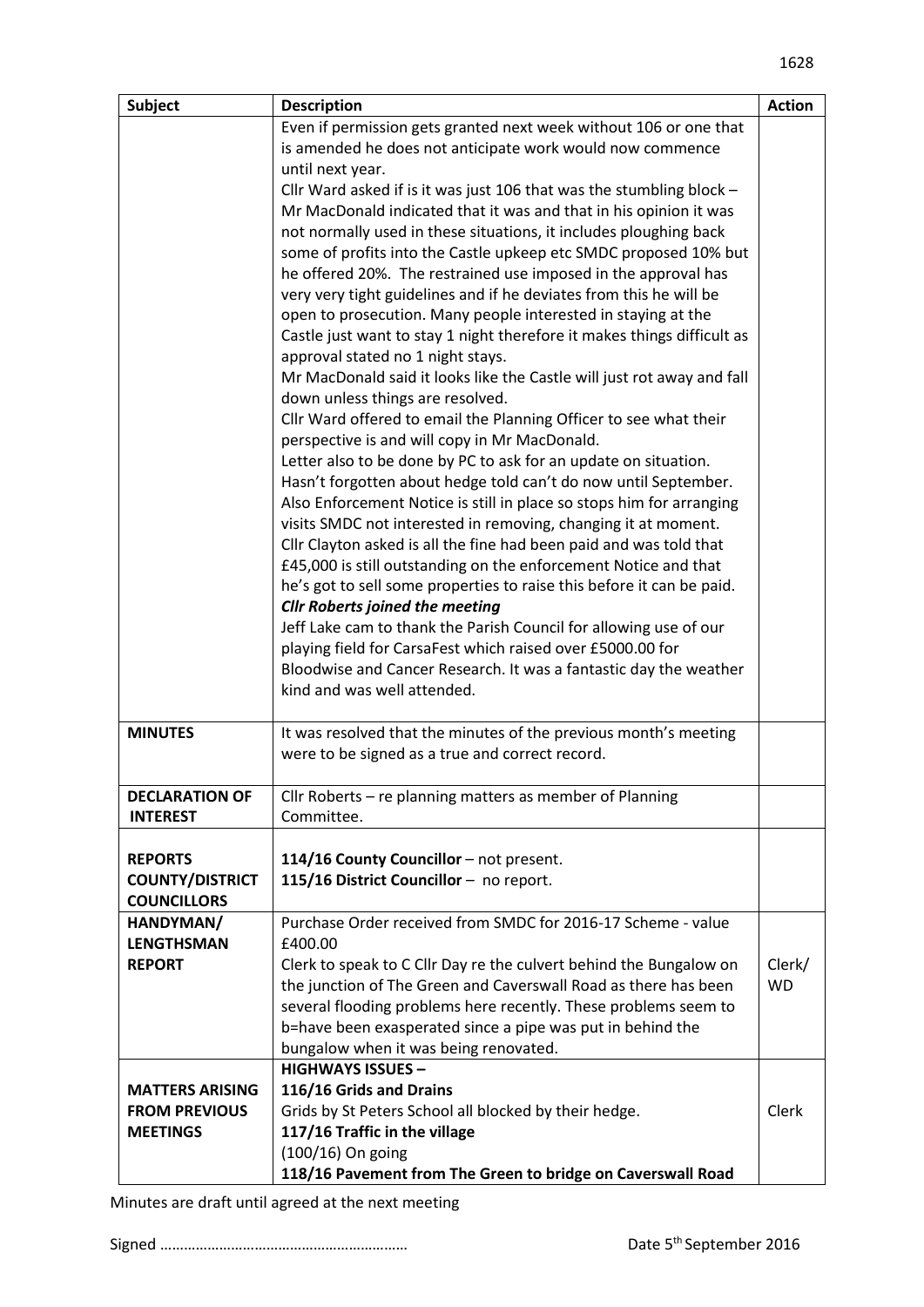| <b>Subject</b>        | <b>Description</b>                                                            | <b>Action</b> |
|-----------------------|-------------------------------------------------------------------------------|---------------|
|                       | $(101/16)$ On going                                                           |               |
|                       | 119/16 Footpaths:                                                             |               |
|                       | (102/16, 102/16, 66/16, 40/16, 24/16, 08/16, 155/15, 138/15.                  |               |
|                       | 124/15, 108/15, 91/15, 76/15)                                                 |               |
|                       | Vicarage Farm (no 31) Cllr Roberts advised that the gate should               |               |
|                       | have been taken down last Friday 1 <sup>st</sup> July but this needs to be    |               |
|                       | checked.                                                                      |               |
|                       | 120/16 Bus Shelter by Scout Hut                                               |               |
|                       | (103/16) On going Cllr Roberts still to speak to SMDC as no one was           |               |
|                       | available last time he was in Leek                                            |               |
|                       | 121/16 Fencing along The Dams:                                                |               |
|                       | (104/16, 67/16, 41/16, 26/16, 15/16)                                          |               |
|                       | Quotes still to be obtained                                                   |               |
|                       | 122/16 Information on cost of playground equipment/insurance<br>costs etc     |               |
|                       | (112/16)                                                                      |               |
|                       | Cllr Marshall had looked into this and considered that if large               |               |
|                       | equipment was used it would encourage older children/teenagers                |               |
|                       | to use it, so was leaning towards younger children. Possible swings           |               |
|                       | and a play tower. On a rough estimate this would cost about                   |               |
|                       | £10,000.00 to put in with wetpore rubber £40.00 per sq metre                  |               |
|                       | (approx. size 7.5 x7.5 metres) costing £2000.00. in addition to this          |               |
|                       | there would be insurance costs. Area would need fencing which                 |               |
|                       | again would be an additional cost. The Parish Council need to look            |               |
|                       | further into funding/grants and also any ongoing costs. Clerk to              |               |
|                       | speak to Dilhorne Recreation Centre re where they got funding                 |               |
|                       | from. Cllr Roberts also to speak to Brian Johnson at SMDC re                  |               |
|                       | where to obtain grants etc.                                                   |               |
|                       | 123/16 Post Box in The Square                                                 |               |
|                       | Clerk has emailed Post Office awaiting response.                              |               |
|                       | 124/16 Millennium Gardens Items                                               |               |
|                       | Cllr Roberts has spoken to Bob Finney re brown bin, one has                   |               |
|                       | subsequently been made available from the village for use at the              |               |
|                       | Millennium Gardens.                                                           |               |
|                       | 125/16 Trees at St Peters School                                              |               |
|                       | (111/16) Clerk has emailed Weston Power, no response, chase up                |               |
|                       | 126/16 Car Park Access barriers                                               |               |
|                       | (113/16)<br>Cllr Marshall had obtained a quote for these of between £1500.00- |               |
|                       | 15,500.00 plus vat for both barriers including fixing. This was given         |               |
|                       | the go ahead with height being 7m, Cllr Marshall to sort.                     |               |
|                       | It was also agreed to purchase bollards to be placed at the side of           |               |
|                       | the Village Hall as previously agreed this them to prevent vehicle            |               |
|                       | access to the playing field.                                                  |               |
|                       | <b>Unresolved Items: none</b>                                                 |               |
|                       | 127/16                                                                        |               |
| <b>CORRESPONDENCE</b> | <b>TSB</b><br><b>Bank Statement</b>                                           |               |
|                       | Staffs Police Details of Space programme for 11-17 year olds plus             |               |
|                       | Poster/leaflets                                                               |               |
|                       |                                                                               |               |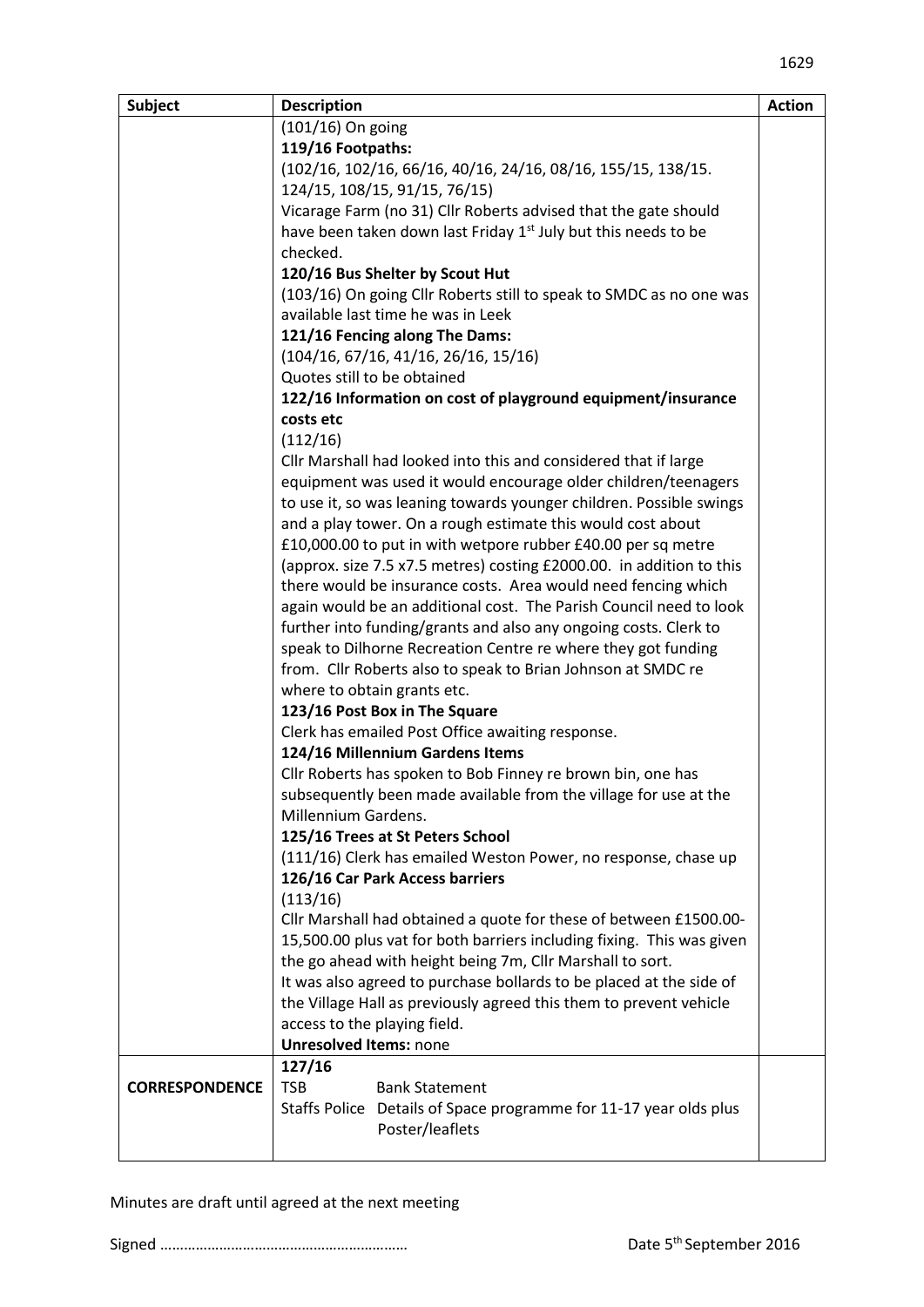| <b>Subject</b>      | <b>Description</b>                                                      | <b>Action</b> |
|---------------------|-------------------------------------------------------------------------|---------------|
|                     | 128/16 Accounts                                                         |               |
| <b>FINANCE</b>      | Payments:                                                               |               |
|                     | The following accounts were approved for payment: -                     |               |
|                     | Mrs L Cantlay - Clerk Salary and Expenses - July<br>£215.00 *           |               |
|                     | Town & Country Services - June invoice<br>£348.00 *                     |               |
|                     | Caroline Hulse - Internal Audit Fee<br>£120.00 *                        |               |
|                     | Ross Nicholls - May/June<br>£97.28                                      |               |
|                     | TOTAL PAYMENTS THIS MONTH - £780.28                                     |               |
|                     | * - indicates payments to be made via Internet Banking Faster           |               |
|                     | Payment, approved at meeting.                                           |               |
|                     | Transfer: none required                                                 |               |
|                     | Receipts:                                                               |               |
|                     | Bank interest - both accounts - £0.39 & $£0.57 = £0.96$                 |               |
|                     | Total Receipts - £0.96                                                  |               |
|                     | Accounts (after any payment or receipts made):                          |               |
|                     | Current Account - £605.86                                               |               |
|                     | Instant Access Account - £12,281.94                                     |               |
|                     | Contingency Account - £10,105.55                                        |               |
|                     |                                                                         |               |
|                     | 129/16                                                                  |               |
| <b>PLANNING</b>     | <b>Applications:</b>                                                    |               |
| <b>MATTERS</b>      | SMD/2016/0314 - K Holding, Caverswall Common Lane - Proposed            |               |
|                     | change of use of existing agricultural land into a pond - No            | Clerk         |
|                     | objection subject to neighbours approval                                |               |
|                     | SMD/2016/0367 Highfield, Caverswall Common - Proposed two               |               |
|                     | storey side extension and rear terrace - No objection subject to        | Clerk         |
|                     | neighbours approval                                                     |               |
|                     | SMD/2016/0332 - The Firs, The Hollow - Double storey extension          | Clerk         |
|                     | to two storey house - no objection subject to neighbours approval.      |               |
|                     | Cllr Marshall advised about an application for 15 properties on the     |               |
|                     | site of the Central Civil Supplies Ltd site on Caverswall Lane - Stoke- |               |
|                     | on-Trent Planning Application ref 59826/OUT - although this is just     | Clerk         |
|                     | outside our Parish boundary the Parish Council wish to make             |               |
|                     | objection comments - highways issue, loss of employment, site has       |               |
|                     | flooding problems, ned to keep Spatial land space between City          |               |
|                     | and villages.                                                           |               |
|                     |                                                                         |               |
|                     | <b>Decisions:</b>                                                       |               |
|                     | DET/2016/0019 - Homelea Cottage, Leek Road, Cellarhead -                |               |
|                     | Proposed steel portal framed agricultural building - Approved           |               |
|                     | Appeals: none                                                           |               |
|                     | <b>Enforcement Matters:</b>                                             |               |
|                     | Enforcement on stone gates by the Cloisters to chase up.                |               |
|                     | Hearing for Enforcement issue at Churchcroft has taken place but        |               |
|                     | no outcome has been received.                                           |               |
|                     | 130/16 Flower Planter in Caverswall Road                                |               |
| <b>NEW BUSINESS</b> | Email received from Jen Jones who lives in The Green read out.          |               |
|                     | This had been noticed by several Councillors and replacement is to      |               |
|                     | be obtained.                                                            |               |